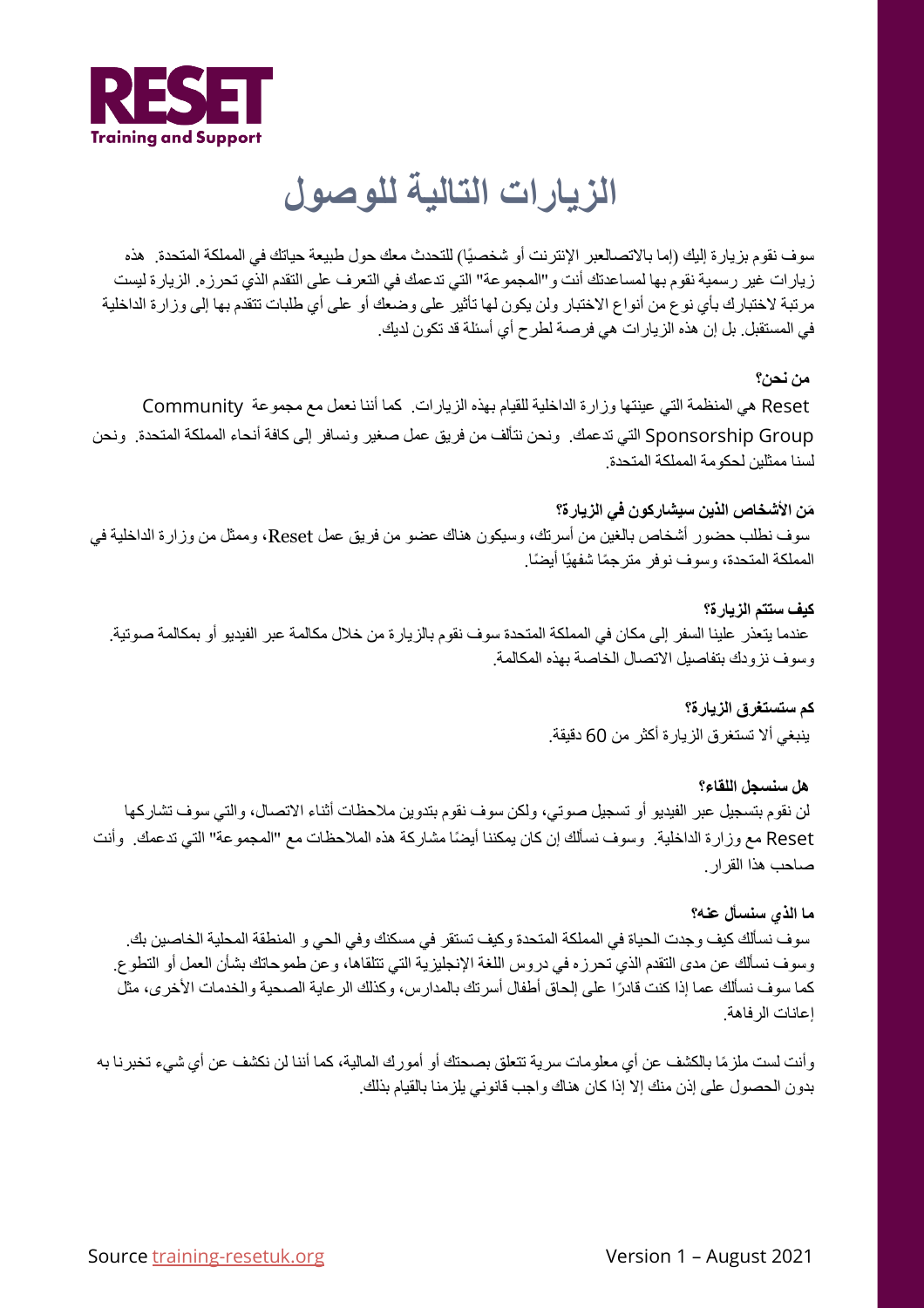

# Post Arrival Visits

We will be carrying out a visit (either online or in person) with you to talk to you about how you are finding life in the UK. These are informal meetings which we will conduct to help you, and the Group who support you to look at the progress you are making. The visit is not arranged to test you in any way and will not have any effect on your status or any future applications to the Home Office. These visits are an opportunity to raise any questions you may have.

### **Who are we?**

Reset are the organisation appointed by the Home Office to carry out these visits. We also work with the Community Sponsorship Group who supports you. We're a small staff team and we travel all across the UK. We are not representatives of the UK Government.

## **Who will be included in the visit?**

We will ask adult members of your household to attend, and there will be a member of Reset staff, a representative from the UK Home Office, and we will provide an interpreter too.

## **How will the visit be conducted?**

Whilst it is not possible to travel in the UK, we will conduct the visit by video or voice call. You'll be provided with the dial in details for this call.

#### **How long will the visit last?**

This should not take longer than 90 minutes.

#### **Will we record the meeting?**

We will not make a video or audio recording, however, we will take notes during the call, and Reset will share these with the Home Office. We will ask you if we can also share these with the Group who support you. This is your decision.

#### **What will we ask?**

We'll be asking you how you've found life in the UK and how you are settling in to your housing, neighbourhood and local area. We'll ask you how your English lessons are progressing and about your ambitions around working or volunteering. We'll ask about whether you are able to access schools for children in your family, as well as healthcare and other services, such as welfare benefits.